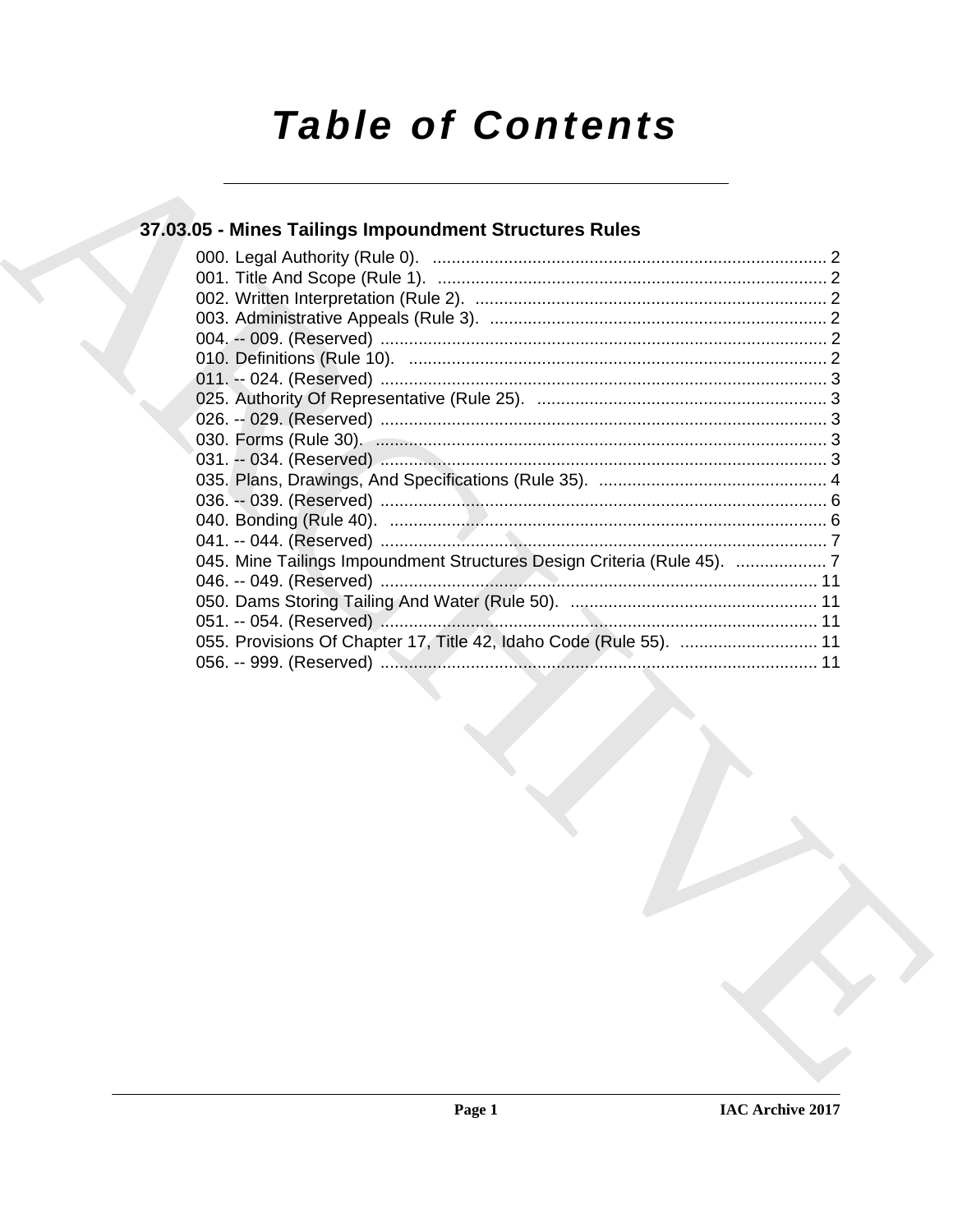#### **IDAPA 37 TITLE 03 CHAPTER 05**

#### **37.03.05 - MINES TAILINGS IMPOUNDMENT STRUCTURES RULES**

#### <span id="page-1-1"></span><span id="page-1-0"></span>**000. LEGAL AUTHORITY (RULE 0).**

These rules are adopted pursuant to Section 42-1714, Idaho Code. (7-1-93)

#### <span id="page-1-2"></span>**001. TITLE AND SCOPE (RULE 1).**

| 01.<br>Title. | $(7-1-93)$ |
|---------------|------------|
|---------------|------------|

**02. Scope**. (7-1-93)

**STAGISTS - MINES TAILINGS IMPOUNDENT STRUCTURES RULES**<br>
1970.005 - INTELLATION IT ULLE AND SCOPE (RULLE B.)<br>
1981. THE A ND SCOPE (RULLE 1).<br>
1981. THE A ND SCOPE (RULLE 1).<br>
1991. THE A ND SCOPE (RULLE 1).<br>
1992. The pr **a.** These rules and standards will only apply to structures upon which construction, lift construction, enlargement, or alteration is underway on or after July l, 1978. Under no circumstances shall these rules be construed to deprive or limit the Director of the Department of Water Resources of any exercise of powers, duties and jurisdiction conferred by law, nor to limit or restrict the amount or character of data, or information which may be required by the Director from any owner of a mine tailings impoundment structure for the proper administration of the law. (7-1-93) the law.  $(7-1-93)$ 

**b.** The design requirements listed are intended as a guide to establish acceptable standards of construction. They are not intended to restrict the application of other sound design principles by engineers. The Director will evaluate any deviation from the standards hereinafter stated as they pertain to the safety of any given mine tailings impoundment structure. Engineers are encouraged to submit new ideas which will advance the art and provide for the public safety. (7-1-93) provide for the public safety.

#### <span id="page-1-3"></span>**002. WRITTEN INTERPRETATION (RULE 2).**

#### <span id="page-1-4"></span>**003. ADMINISTRATIVE APPEALS (RULE 3).**

#### <span id="page-1-5"></span>**004. -- 009. (RESERVED)**

#### <span id="page-1-7"></span><span id="page-1-6"></span>**010. DEFINITIONS (RULE 10).**

| Unless the context otherwise requires, the following definitions govern these rules. |                                               |  |            |  |
|--------------------------------------------------------------------------------------|-----------------------------------------------|--|------------|--|
|                                                                                      | <b>Board.</b> The Idaho Water Resource Board. |  | $(7-1-93)$ |  |

- <span id="page-1-11"></span><span id="page-1-8"></span>**02. Director**. The Director of the Idaho Department of Water Resources. (7-1-93)
- <span id="page-1-12"></span><span id="page-1-10"></span>**03. Department**. The Idaho Department of Water Resources. (7-1-93)

**04. Mine Tailings Impoundment Structure**. Any artificial embankment which is or will be more than thirty (30) feet in height measured from the lowest elevation of the toe to the maximum crest elevation constructed for the purpose of storing mine tailings slurry. (7-1-93)

<span id="page-1-14"></span><span id="page-1-13"></span><span id="page-1-9"></span>**05. Mine Tailings Slurry**. All slurry wastes from a mineral processing or mining operation. (7-1-93)

**06. Mine Tailings Storage Capacity**. The total storage volume of the impoundment when filled with o the maximum approved design storage elevation. (7-1-93) tailings to the maximum approved design storage elevation.

**07. Borrowed Fill Embankment**. Any embankment constructed of borrowed earth materials and designed for construction by conventional earth moving equipment. (7-1-93) which is designed for construction by conventional earth moving equipment.

<span id="page-1-15"></span>**08. Reservoir**. Any basin which contains or will contain the material impounded by the mine tailings ment structure. (7-1-93) impoundment structure.

**Section 000 Page 2**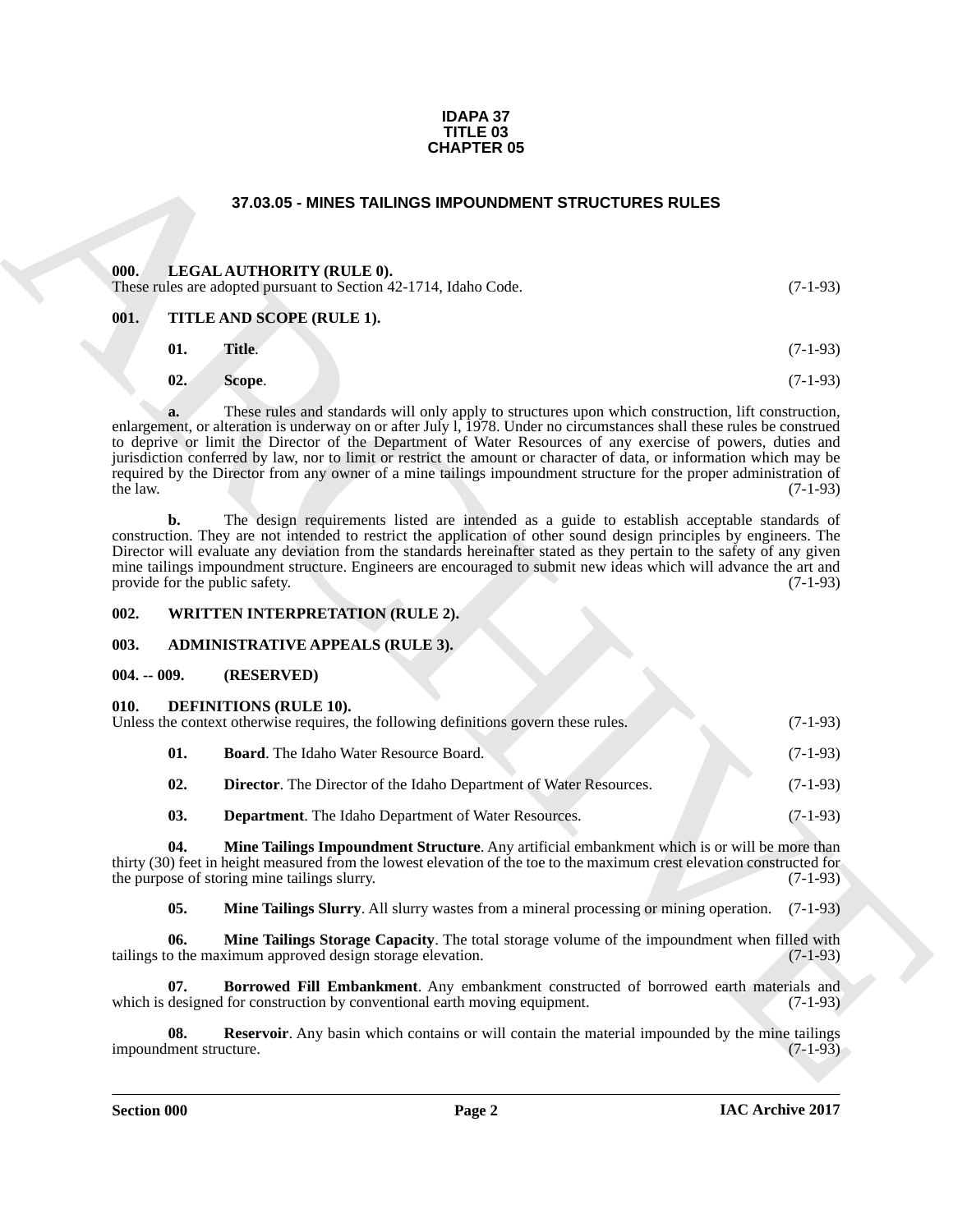<span id="page-2-11"></span>

|                                        | <b>Department of Water Resources</b>                                                                                                    | <b>Mines Tailings Impoundment Structures Rules</b>                                                                                                                                                                                                                                                                                                                                                                                                                   |            |
|----------------------------------------|-----------------------------------------------------------------------------------------------------------------------------------------|----------------------------------------------------------------------------------------------------------------------------------------------------------------------------------------------------------------------------------------------------------------------------------------------------------------------------------------------------------------------------------------------------------------------------------------------------------------------|------------|
| 09.                                    | construct a mine tailings impoundment structure or reservoir.                                                                           | <b>Owner</b> . Includes any of the following who own, control, operate, maintain, manage, or propose to                                                                                                                                                                                                                                                                                                                                                              | $(7-1-93)$ |
| a.                                     |                                                                                                                                         | The state of Idaho and any of its departments, agencies, institutions and political subdivisions;                                                                                                                                                                                                                                                                                                                                                                    | $(7-1-93)$ |
| b.<br>information purposes only;       |                                                                                                                                         | The United States of America and any of its departments, bureaus, agencies and institutions;<br>provided that the United States of America shall not be required to pay any of the fees required by Section 42-1713,<br>Idaho Code, and shall submit plans, drawings and specifications as required by Section 42-1721, Idaho Code, for                                                                                                                              | $(7-1-93)$ |
| c.                                     | Every municipal or quasi-municipal corporation;                                                                                         |                                                                                                                                                                                                                                                                                                                                                                                                                                                                      | $(7-1-93)$ |
| d.                                     | Every public utility;                                                                                                                   |                                                                                                                                                                                                                                                                                                                                                                                                                                                                      | $(7-1-93)$ |
| e.                                     |                                                                                                                                         | Every person, firm, association, organization, partnership, business, trust, corporation or company;                                                                                                                                                                                                                                                                                                                                                                 | $(7-1-93)$ |
| f.                                     | The duly authorized agents, lessees, or trustees of any of the foregoing;                                                               |                                                                                                                                                                                                                                                                                                                                                                                                                                                                      | $(7-1-93)$ |
| g.                                     | Receivers or trustees appointed by any court for any of the foregoing.                                                                  |                                                                                                                                                                                                                                                                                                                                                                                                                                                                      | $(7-1-93)$ |
| 10.                                    |                                                                                                                                         | Alterations, Repairs or Either of Them. Only such alterations or repairs as may directly affect<br>the safety of the mine tailings impoundment structure or reservoir, as determined by the Director.                                                                                                                                                                                                                                                                | $(7-1-93)$ |
| 11.                                    |                                                                                                                                         | <b>Enlargement.</b> Any change in or addition to an existing mine tailings impoundment structure or<br>reservoir, which raises or may raise the storage capacity of the structure, as defined in Rule Subsection 010.06.                                                                                                                                                                                                                                             | $(7-1-93)$ |
| 12.                                    |                                                                                                                                         | Days Used in Establishing Deadlines. Calendar days including Sundays and holidays.                                                                                                                                                                                                                                                                                                                                                                                   | $(7-1-93)$ |
| 13.                                    | unless the Director determines that the structure is unsafe.                                                                            | <b>Certificate of Approval.</b> A certificate issued by the Director for the mine tailings impoundment<br>structure listing restrictions imposed by the Director, and without which no new mine tailings impoundment<br>structures shall be allowed to impound mine tailings slurry or water and no existing impoundment shall be allowed to<br>impound water or continue deposition of mine tailings slurry. The structure will be recertified every two (2) years, | $(7-1-93)$ |
| 14.                                    |                                                                                                                                         | <b>Engineer.</b> A registered professional engineer, licensed as such by the state of Idaho.                                                                                                                                                                                                                                                                                                                                                                         | $(7-1-93)$ |
| $011. - 024.$                          | (RESERVED)                                                                                                                              |                                                                                                                                                                                                                                                                                                                                                                                                                                                                      |            |
| 025.                                   | AUTHORITY OF REPRESENTATIVE (RULE 25).<br>authority to represent the owners shall be filed with the plans, drawings and specifications. | When plans, drawings and specifications are filed by another person in behalf of an owner, written evidence of                                                                                                                                                                                                                                                                                                                                                       | $(7-1-93)$ |
| $026. - 029.$                          | (RESERVED)                                                                                                                              |                                                                                                                                                                                                                                                                                                                                                                                                                                                                      |            |
| 030.<br>Forms required by these rules. | FORMS (RULE 30).                                                                                                                        |                                                                                                                                                                                                                                                                                                                                                                                                                                                                      | $(7-1-93)$ |
| 01.                                    | to interested parties upon request.                                                                                                     | <b>Samples of Forms.</b> Samples of all forms required by these rules are available from the Department                                                                                                                                                                                                                                                                                                                                                              | $(7-1-93)$ |
|                                        |                                                                                                                                         | Form 1721. Construction of a mine tailings impoundment structure requires the filing of Form                                                                                                                                                                                                                                                                                                                                                                         |            |
| 02.<br>1721.                           |                                                                                                                                         |                                                                                                                                                                                                                                                                                                                                                                                                                                                                      | $(7-1-93)$ |

#### <span id="page-2-10"></span><span id="page-2-8"></span><span id="page-2-7"></span><span id="page-2-6"></span>**12. Days Used in Establishing Deadlines**. Calendar days including Sundays and holidays. (7-1-93)

### <span id="page-2-9"></span><span id="page-2-0"></span>**011. -- 024. (RESERVED)**

#### <span id="page-2-5"></span><span id="page-2-1"></span>**025. AUTHORITY OF REPRESENTATIVE (RULE 25).**

#### <span id="page-2-14"></span><span id="page-2-13"></span><span id="page-2-12"></span><span id="page-2-4"></span><span id="page-2-3"></span><span id="page-2-2"></span>**026. -- 029. (RESERVED)**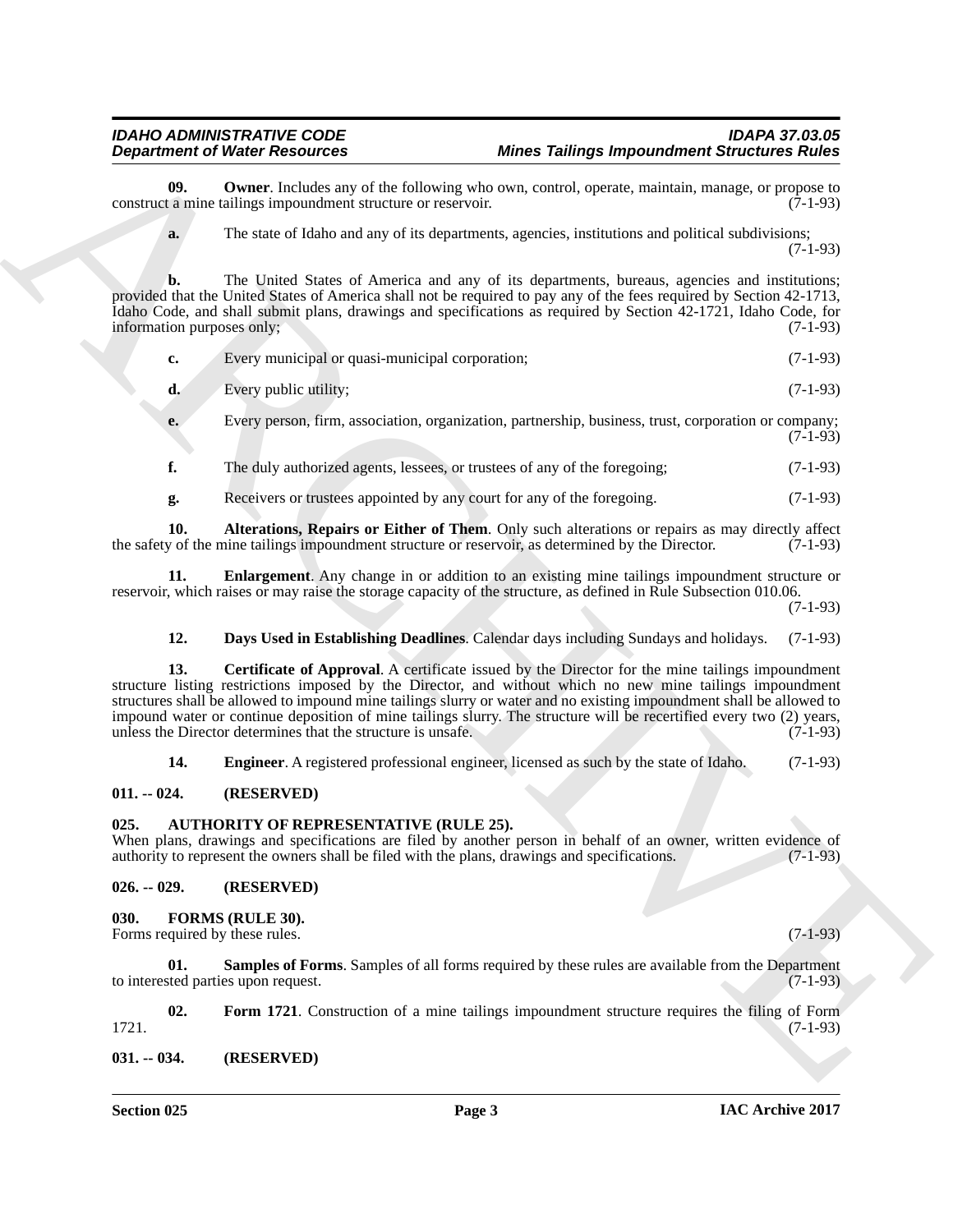## <span id="page-3-1"></span><span id="page-3-0"></span>**035. PLANS, DRAWINGS, AND SPECIFICATIONS (RULE 35).**

<span id="page-3-7"></span>The following provisions shall apply in submitting plans, drawings, and specifications. (7-1-93)

**Department of Niese Resources 6000 and Taiways International River Correspondent Structures River<br>
15. Photo, R. D. Monthology and a structure of DOLL 15. 159.<br>
16. Photoshop into the structure of DOLL 159.<br>
16. Photosho 01. Submission of Plans, Drawings, and Specification**. Any owner who shall desire to construct, or enlarge, or alter or repair any mine tailings impoundment structure shall submit duplicate copies of plans, drawings, and specifications prepared by an engineer for the proposed work to the Director with required fees. An owner who desires to construct a continuously raised tailings impoundment structure shall submit duplicate copies of plans, drawings, and specifications prepared by an engineer, showing the stages of lift height, by periods of time, and ultimate design height. (7-1-93)

<span id="page-3-2"></span>**02. Application for and Receipt of Written Approval**. Construction of a new mine tailings impoundment structure or enlargement, or non-emergency alteration or repairs on existing mine tailings impoundment structures shall not be commenced until the owner has applied and obtained written approval of the plans, drawings, and specifications covering the work. In emergency situations, the owner shall make the required alterations or repairs necessary to relieve the emergency, and notify the Director. (7-1-93)

<span id="page-3-5"></span>**03. Preparation and Submission of Plans**. Plans must be prepared on a good grade of tracing linen or a good quality vellum or mylar. Transparent copies reproducible by standard duplicating processes, if accurate, legible and permanent, will be accepted. Plans may initially be submitted in the form of nonreproducible paper prints.<br>After reviewing the plans, the Director will notify the owner of any required changes. (7-1-93) After reviewing the plans, the Director will notify the owner of any required changes.

<span id="page-3-6"></span>**04. Scale of Plans and Drawings**. Plans and drawings shall be of sufficiently large scale with an adequate number of views and proper dimensions, so that drawings may be readily interpreted and studied. (7-1-93)

**05. Dimensions of Plans**. All sheets for a set of plans shall have an outside dimension of twenty-four by thirty-six (24 x 36) inches. A margin of two (2) inches on the left-hand end and a margin of one-half (1/2) inch on the other three sides must be provided, making the available work space twenty-three (23) x thirty-three and one-half  $(33 \frac{1}{2})$  inches.  $(7-1-93)$ 

<span id="page-3-4"></span><span id="page-3-3"></span>**06.** Plans. The plans shall include the following: (7-1-93)

**a.** A topographic map of the mine tailings impoundment structure site showing the location of the proposed mine tailings impoundment structure by section, township and range, and location of spillway or diversion structures, outlet works, and all borings, test pits, borrow pits; (7-1-93) structures, outlet works, and all borings, test pits, borrow pits;

**b.** A profile along the mine tailings impoundment structure axis showing the locations, elevations, and f borings or test pits, including logs of bore hole and/or test pits; (7-1-93) depths of borings or test pits, including logs of bore hole and/or test pits;

**c.** A maximum cross-section of the mine tailings impoundment structure showing elevation and width of crest, slopes of upstream and downstream faces, thickness of any proposed riprap, zoning of the earth embankment (if any), location of cutoff and bonding trenches, elevations, size and type of decant systems, valves, operating mechanism, and dimensions of all other essential structural elements such as cutoff walls, filters, embankment zones, etc.;  $(7-1-93)$ 

**d.** Detailed drawings describing the outlet system, i.e., decant line, barge pump system, siphon (7-1-93) system;  $(7-1-93)$ 

**e.** If a spillway is used, a curve showing the discharge capacity in cubic feet per second of the spillway vs. gage height of the storage pool level above the spillway crest up to the maximum high water level, and the formula used in making such determinations; the formula used in making such determinations;

**f.** If a stream diversion is created, a tabulation of the discharge capacity in cubic feet per second of any diversion works and of the diversion channel vs. flow depth through the diversion works or channel up to maximum capacity of the system, and the formulas used in making such determinations; (7-1-93) maximum capacity of the system, and the formulas used in making such determinations;

**g.** Where staged construction will take place and no spillway exists, a curve showing maximum safe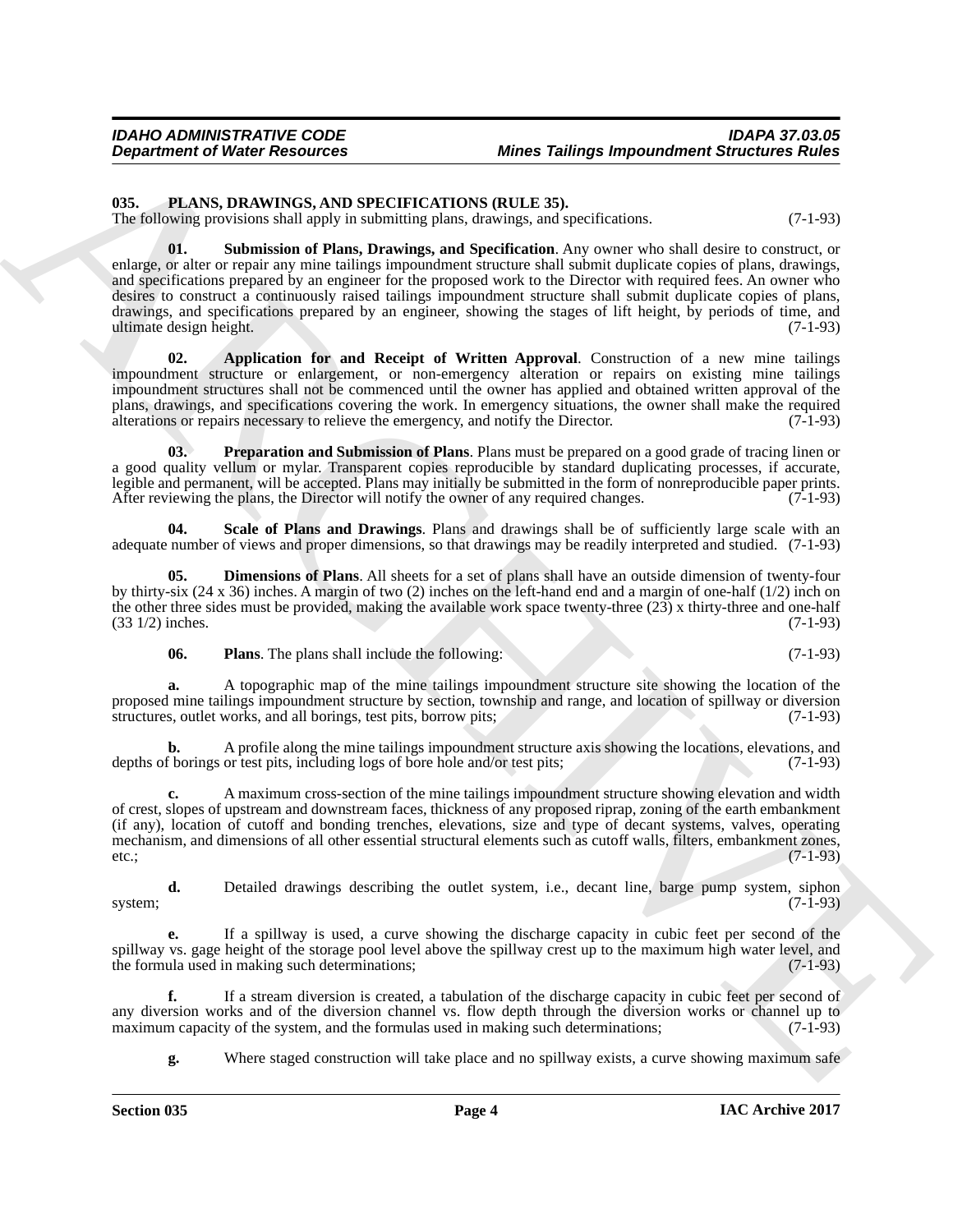operating level for the tailings as a function of embankment height and the design criteria used to arrive at this; (7-1-93)

**h.** Detailed plans, including cross-sections and profile, of the spillway or diversion works and any associated channels;  $(7-1-93)$ 

**i.** Plans for monitoring and/or recovering seepage from the reservoir in those instances where safety nooundment may be affected: (7-1-93) of the impoundment may be affected;

**j.** An operation plan; (7-1-93)

<span id="page-4-5"></span>**k.** An emergency procedure plan for protection of life and property; (7-1-93)

**l.** An abandonment plan that assures the Director to his satisfaction that, upon completion of the mining operation, the site will be in a safe maintenance-free condition. (7-1-93)

**07. Specifications**. Specifications shall include provisions acceptable to the Director for adequate observation, inspection and control of the work by a registered professional engineer during the period of construction. (7-1-93)

<span id="page-4-1"></span>**08. Provision Included with Plans**. The specifications shall provide that the plans and specifications be materially changed without prior written consent of the Director. (7-1-93) may not be materially changed without prior written consent of the Director.

**09. Provisions Included with Specifications**. The specifications shall provide that certain stages of construction shall not proceed without the approval of the Director. Those stages requiring approval are as follows:

(7-1-93)

<span id="page-4-2"></span>**a.** After clearing and excavation of foundation and prior to placing any fill material; (7-1-93)

**b.** After installation of the decant conduit and any proposed collars and before placing any backfill material around conduit; (7-1-93)

**c.** After construction is completed (first stage starter dike if staged construction) and before any water or mine tailings slurry is stored in the reservoir; (7-1-93)

**d.** Before each successive enlargement of the impoundment structure; (7-1-93)

**e.** After each stage of enlargement of the impoundment structure is completed and before storage is to exceed the level approved for the previous approved stage; (7-1-93) allowed to exceed the level approved for the previous approved stage;

**Department of Niese Resources Mones Tailing Impoundment Structures Rives<br>
syncalize as Archives and the value of a fact that the system and the system of the system of the results of the system of the system of the syste f.** At such other times as determined necessary by the Director. The Director will, within seven (7) days after notification by the engineer, inspect and if satisfactory, approve the completed stage of construction. Owners are encouraged to give prior notice to the Department, so that the inspection can be scheduled to prevent delays.  $(7-1-93)$ 

<span id="page-4-0"></span>**10. Inspections, Examinations, and Tests**. All materials and workmanship may be subject to inspection, examination and test by the Director at any and all reasonable times during manufacture and/or construction and at any and all places where such manufacture and/or construction are carried on. (7-1-93)

<span id="page-4-3"></span>**11. Rejection of Defective Material**. The Director shall have the right to require the owner or engineer to reject defective material and workmanship or require its correction. Rejected workmanship shall be corrected and rejected material shall be replaced with proper material. (7-1-93)

**12. Suspension of Work**. The Director may order the engineer to suspend any work that may be o damage by climatic conditions. (7-1-93) subject to damage by climatic conditions.

<span id="page-4-6"></span><span id="page-4-4"></span>**13. Responsibility of Engineer**. These provisions shall not relieve the engineer of his responsibility to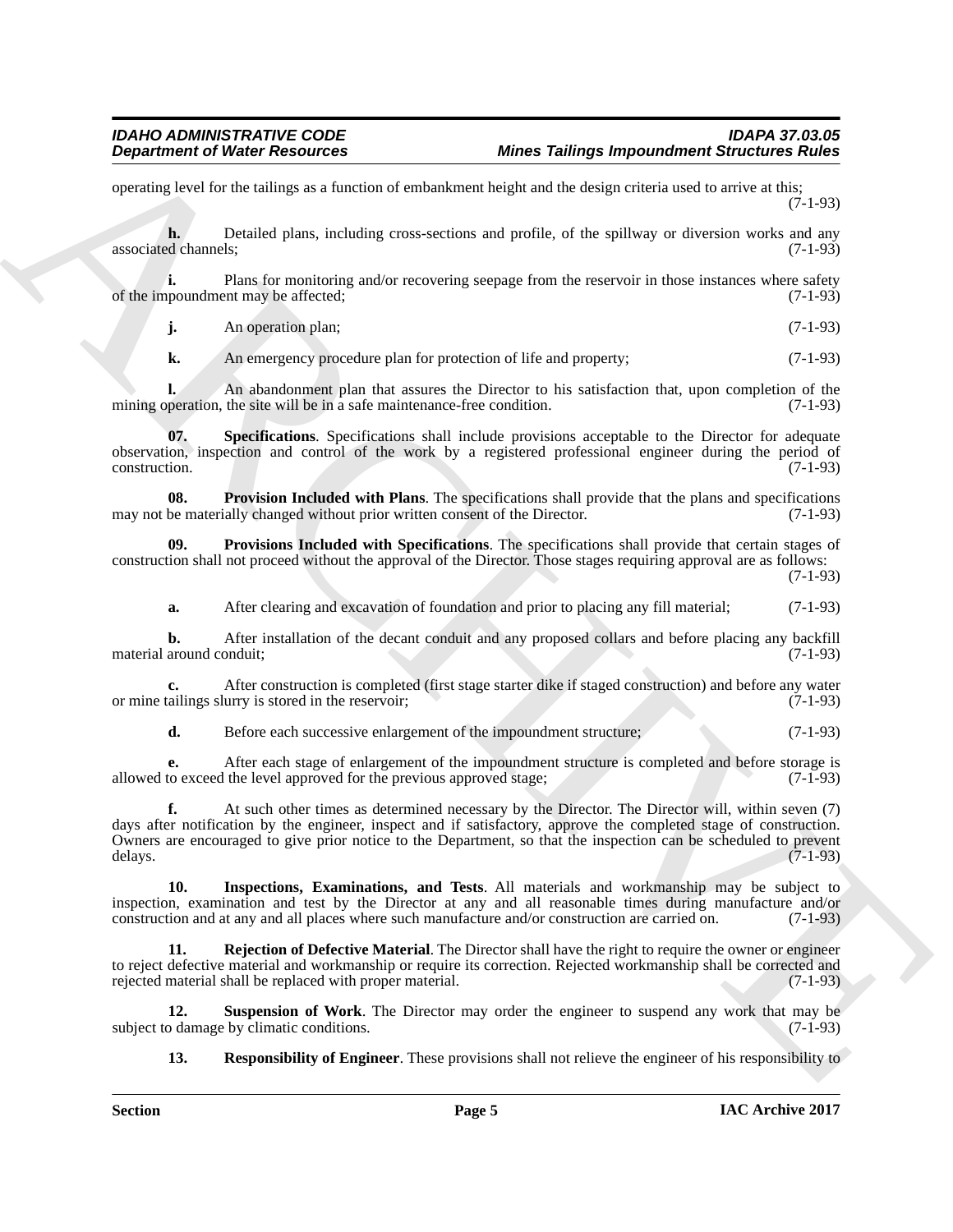assure that construction is accomplished in accordance to approved plans and specifications or to suspend work on his own motion. (7-1-93)  $\sim$   $(7-1-93)$  (7-1-93)

<span id="page-5-4"></span>**14. Detailing Provisions of Specifications**. The specifications shall state in sufficient detail, all provisions necessary to ensure that construction is accomplished in an acceptable manner and provide needed control for construction to ensure that a safe structure is constructed. (7-1-93)

<span id="page-5-7"></span>**15. Required Information**. The following information shall be submitted with the plans and tions. (7-1-93) specifications.

**16. Engineer's Report**. An engineer's report giving details necessary for analysis of the structure and ances. Included as a part of the report where applicable shall be the following: (7-1-93) appurtenances. Included as a part of the report where applicable shall be the following:

<span id="page-5-5"></span>**a.** Formulas and assumptions used in designs; (7-1-93)

**b.** Hydrologic data used in determining runoff from the drainage areas; (7-1-93)

**c.** Engineering properties of each type of material to be used in the embankment and of the foundation  $\alpha$ reas; (7-1-93)

**d.** Stability analysis, including an evaluation of overturning, sliding, upstream and downstream slopes dation stability; (7-1-93) and foundation stability;

- **e.** Geologic description of reservoir area, including evaluation of landslide potential; (7-1-93)
- **f.** Chemical analysis of all materials composing the slurry; (7-1-93)

**Experimente of Weight Proposition 2.** More Tailing is input procedure of Structure of Nicolas Construction 10.<br>
2. The method of the structure of the structure of the structure of the structure of the structure of the st **g.** Earthquake design loads must be evaluated at all sites located east of Range 22 E., Boise Meridian. This area corresponds to Seismic Zone 3 as designated by the Recommended Guidelines of the National Dam Safety Program. Earthquake analysis may be required at other impoundment structure sites if deemed necessary by the Director; (7-1-93) Director; (7-1-93)

- **h.** A seepage analysis of the embankment and reservoir bottom; (7-1-93)
- **i.** A hydraulic analysis of the outlet system and spillway, diversion work or diversion channel;

(7-1-93)

**j.** Engineering properties and the weathering characteristics of the proposed tailings to be stored in the impoundment;  $(7-1-93)$ 

<span id="page-5-6"></span>**k.** Other information which would aid in evaluating the safety of the design. (7-1-93)

**17. Filing of Additional Information**. The Director may require the filing of such additional information which in his opinion is necessary to assess safety or waive any requirement herein cited if in his opinion it is unnecessary. (7-1-93) it is unnecessary.

#### <span id="page-5-0"></span>**036. -- 039. (RESERVED)**

### <span id="page-5-2"></span><span id="page-5-1"></span>**040. BONDING (RULE 40).**

An active surety bond or other means of acceptable surety payable to the Director of the Department of Water Resources shall be on file with the Director throughout the active life of the tailings disposal site. The purpose of this bond is to provide a means by which the tailings impoundment can be placed in a safe maintenance-free condition if abandoned by the owner without conforming to an abandonment plan approved by the Director. (7-1-93) abandoned by the owner without conforming to an abandonment plan approved by the Director.

<span id="page-5-3"></span>**01. Filing of Bond**. The bond shall be filed prior to any issuance by the Director of a certificate of approval for use of the mine tailings impoundment structure to impound mine tailings slurry and shall run for the two (2) year approval period covered on the certificate of approval.  $(7-1-93)$ (2) year approval period covered on the certificate of approval.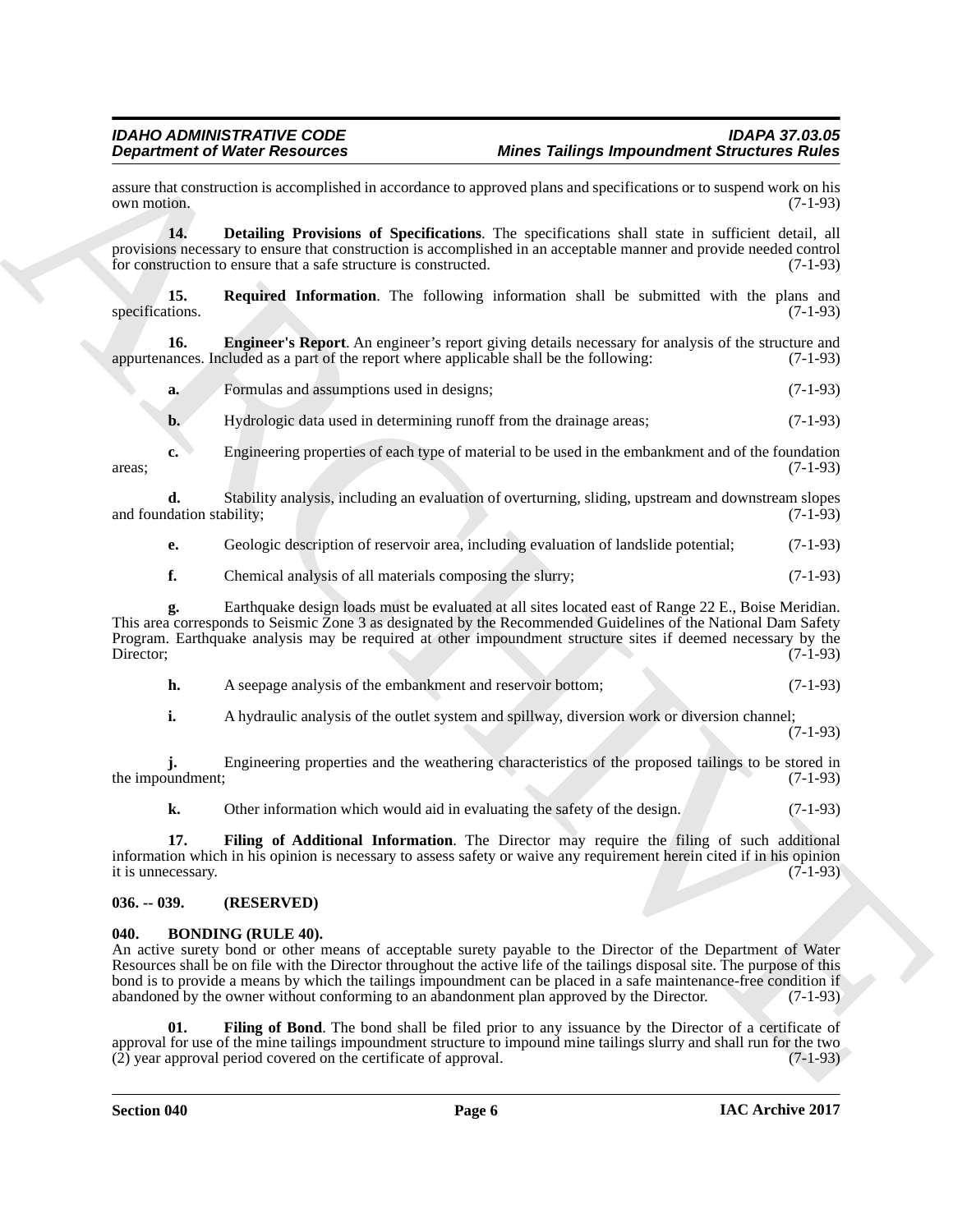<span id="page-6-8"></span>**02. Provisions of Bond**. Bond provisions shall provide that the surety may be held liable for a period five (5) years following notice of default on the bond. (7-1-93) of up to five  $(5)$  years following notice of default on the bond.

<span id="page-6-2"></span>**03. Amount of Bond**. The bond amount will be set by the Director and is subject to revision each time it is renewed. The owner must obtain approval for the amount of his surety bond prior to each renewal. (7-1-93)

<span id="page-6-3"></span>**04. Cost Estimate Submitted by Engineer**. In order to provide a basis for setting the bond amount, the engineer shall submit a cost estimate acceptable to the Director, together with conceptual details needed to arrive at the estimate, for abandonment of the facility at each proposed stage of its construction. (7-1-93)

<span id="page-6-4"></span>**05. Current Costs for Abandonment**. Bond amount will be based on current costs for abandonment of the facility based on the approved cost estimate for abandonment at the present construction condition or the next approved proposed stage, whichever represents the larger bond amount. (7-1-93)

<span id="page-6-5"></span>**06. Determination of Bond Amount**. If the final abandonment is determined to be the most costly condition, the owner may elect to use this as a basis for bonding throughout the life of the project. The Director may, however, revise the bonding amount to reflect updated costs when he feels it is necessary in order to maintain a realistic bond. (7-1-93)

<span id="page-6-7"></span><span id="page-6-6"></span>**07. Filing Initial Bond**. The initial bond shall be filed upon completion of the first stage of construction and before the required certificate of approval is issued to allow storage of mine tailings slurry in the impoundment. No certificate of approval shall be renewed prior to filing by the owner of a bond renewal in an amount approved by the Director. (7-1-93)

**Department of Nieser Research 66. More Tailings Impound on Silver 10. More Tailing Impound Silverion's River**<br> **ARCHIVES CONTROLLED IN THE SECTION AND INTERFERING TO THE SECTION CONTROLLED IN THE SECTION CONTROLLED I 08. Filing Copy of Performance Bond**. Upon the filing of a copy of a performance bond with the Director, covering the terms and conditions of a state of Idaho mineral lease or an approved reclamation plan, in which these documents specify compliance with a plan of restoration of all mining operations, including the tailings impounding structure, the Director may determine the bond required of this section has been met, if the amount of the bond accurately reflects the cost associated with the abandonment plan provided by the owner. (7-1-93)

#### <span id="page-6-0"></span>**041. -- 044. (RESERVED)**

#### <span id="page-6-9"></span><span id="page-6-1"></span>**045. MINE TAILINGS IMPOUNDMENT STRUCTURES DESIGN CRITERIA (RULE 45).**

The following minimum design criteria shall be used for all mine tailings impoundment structures designed for installation in Idaho. These limitations are intended to serve as guidelines for a broad range of circumstances, and engineers should not consider them as a restriction to the use of other sound design criteria. Deviation from this established criteria will be considered by the Director in approving plans and specifications. (7-1-93)

#### <span id="page-6-10"></span>**01. Embankment Slopes**. (7-1-93)

**a.** For construction of borrowed fill embankments, in the absence of a stability analysis, the slopes

| Upstream slope   | 2:1 or flatter |
|------------------|----------------|
| Downstream slope | 2:1 or flatter |

(7-1-93)

**b.** Construction by the upstream method shall not be used in the area of the state east of Range 22 E., Boise Meridian, unless the engineer can provide evidence that the construction and operation of the tailings impoundment will achieve a relative density of sixty percent (60%) or greater in the embankment and tailings to prevent lique faction during earthquake loading. (7-1-93) prevent liquefaction during earthquake loading.

**c.** Safety factors for the embankment shall be at least one and five-tenths (1.5) for static loads and a minimum of one (1) for the static plus the appropriate earthquake load. (7-1-93)

shall be: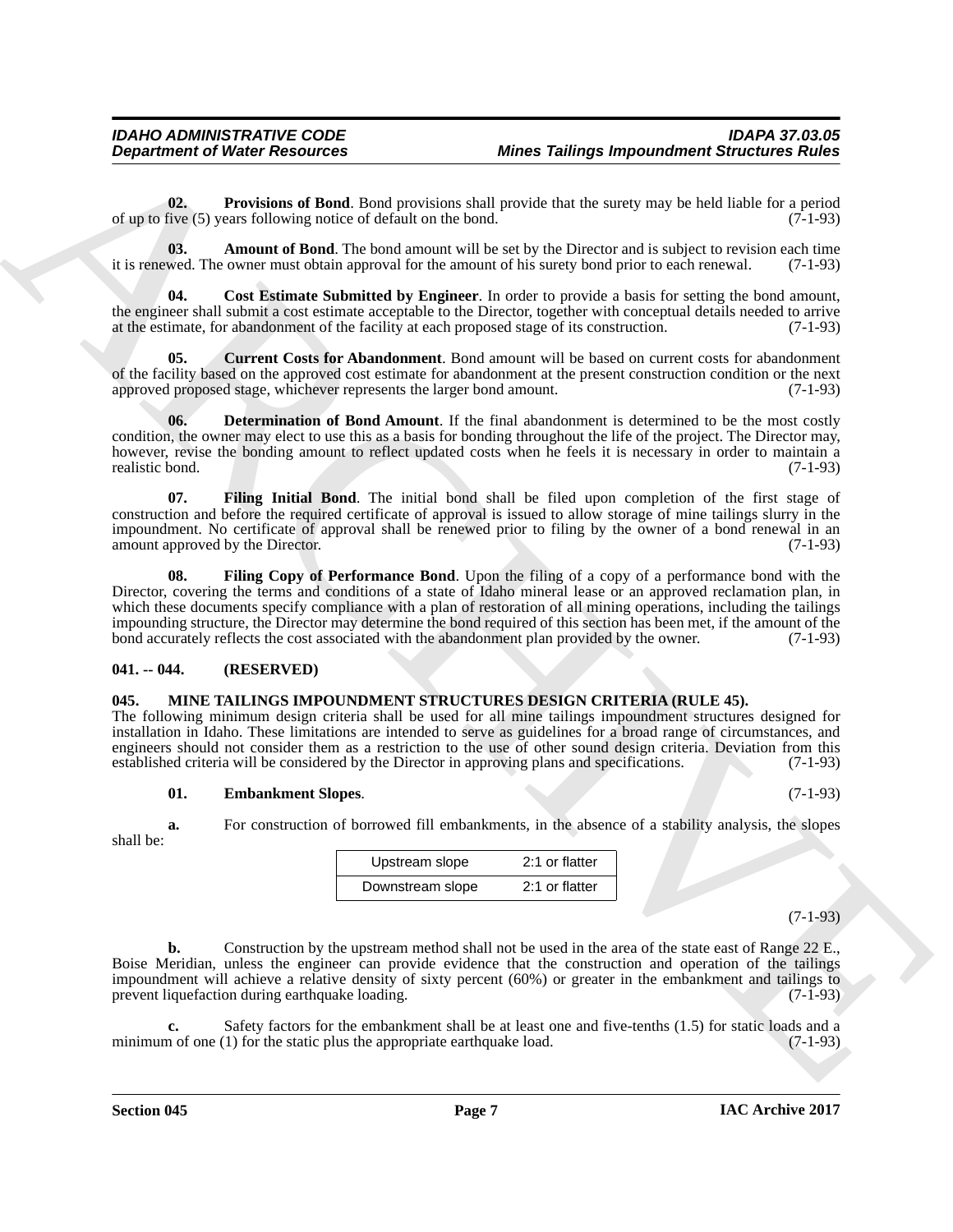**d.** To insure sufficient permeability and stability of the embankment, designs will require utilizing so ther than the tailings, when the tailings materials: (7-1-93) materials other than the tailings, when the tailings materials:

i. Contain greater than seventy-five percent (75) passing the #200 standard U.S. sieve, or fifty percent  $(50\%)$  passing the #325 standard U.S. sieve; (7-1-93)

- ii. Contain phosphate clays; (7-1-93)
- iii. The design calls for the water to be impounded against the embankment; (7-1-93)

iv. Have other properties which makes them unsuitable for use as construction materials. (7-1-93)

**e.** Embankments designed for the storage of hazardous levels of radioactive materials shall, in addition to any requirements of these regulations, meet the criteria outlined in the Nuclear Regulatory Commission Regulatory Guide 3.11 and the Idaho Radiation Control Regulations administered by the Idaho Department of Environmental Quality. (7-1-93)

**Department of Weise Production of Most Participa International School School School School School School School School School School School School School School School School School School School School School School Sch f.** The design shall consider the need for drains and/or operational procedures to promote consolidation and insure that a low phreatic surface is maintained within the embankment. Drainage pipe shall not be used beneath embankments where excessive or differential settlement may cause failure of the pipes and subsequent piping of the tailings or embankment. When the quality of the mine tailings slurry is such that it will adversely affect the quality of the existing groundwater, the design should be coordinated with the Department and the Department of Environmental Quality to insure that all applicable permits are obtained. (7-1-93) Environmental Quality to insure that all applicable permits are obtained.

**g.** Instrumentation of the embankment and/or foundation will be required to insure that the structure is functioning satisfactorily. Standpipe piezometers with an inside diameter greater than one-half (1/2) inch will not be acceptable for use in fine-grained or cohesive soils in order to minimize response time. (7-1-93) acceptable for use in fine-grained or cohesive soils in order to minimize response time.

**h.** Tailings impoundment structures which are constructed using the tailings shall not be constructed or raised during freezing weather to prevent frost lenses in the embankment. Sufficient freeboard must be provided during the summer construction season if the disposal operation is to continue during the winter. (7-1-93) during the summer construction season if the disposal operation is to continue during the winter.

**i.** If tailings are to be discharged during times of freezing weather and the embankment is to be constructed using either the upstream or centerline method, the pond shall be of sufficient size to insure that any ice<br>formed in the tailings pond area melts during the next warm season. (7-1-93) formed in the tailings pond area melts during the next warm season.

#### <span id="page-7-1"></span>**02. Top Width Embankment**. (7-1-93)

**a.** In the absence of a stability analysis, the minimum top width for mine tailings impoundment structures shall be:

|     | $W = 2$ (H to 1/2 power) + 4, minimum                               |            |
|-----|---------------------------------------------------------------------|------------|
|     | $W = Top$ width<br>$H =$ Embankment height                          | $(7-1-93)$ |
|     | The minimum top width for any tailings embankment is ten (10) feet. | $(7-1-93)$ |
| ΛΛ. | $\alpha$ , ee $\mathbf{r}$ , $\mathbf{r}$ , $\mathbf{r}$            | (7.102)    |

<span id="page-7-0"></span>**03. Cutoff Trenches or Walls**. (7-1-93)

**a.** Cutoff trenches, if needed, shall be used to bond the fill through relatively pervious material to an impervious stratum or zone. The bond area shall extend up the abutments to the maximum high water or tailings impoundment elevation. Cutoff (keylock) trenches which are to be backfilled with compacted fill shall be wide enough to allow the free movement of excavation and compaction equipment. Side slopes shall be no steeper than 1:1 for depths up to twelve (12) feet, and no steeper than one and one-half (1 1/2) to one (1) for greater depths to provide for proper compaction. Flatter slopes may be required for safety and stability. (7-1-93) for proper compaction. Flatter slopes may be required for safety and stability.

**b.** Concrete cutoff walls may be used to bond fills to smooth rock surfaces in a similar manner as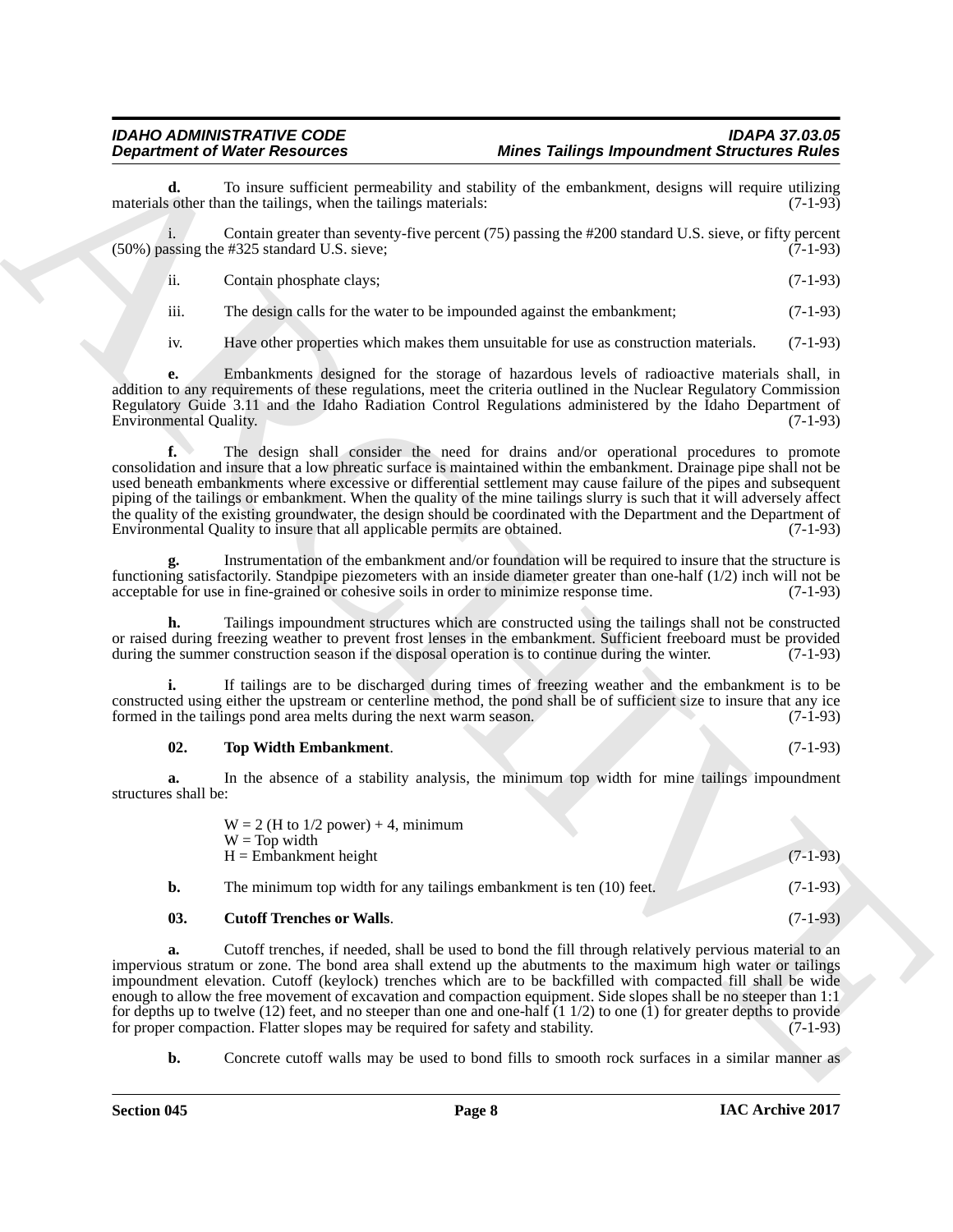#### *IDAHO ADMINISTRATIVE CODE IDAPA 37.03.05 Mines Tailings Impoundment Structures Rules*

cutoff trenches and they shall be entrenched in the rock to a depth approximately one-half (1/2) the thickness of the cutoff wall. Concrete cutoff walls shall be doweled into the rock a minimum of twelve (12) inches with a maximum spacing of eighteen (18) inches for three-quarter (3/4) inch steel dowels. Concrete walls shall have a minimum projection of three (3) feet perpendicular to the rock surface and shall have a minimum thickness of twelve (12)  $inches.$  (7-1-93)

#### <span id="page-8-0"></span>**04. Borrowed Fill Embankment**. (7-1-93)

**Dependence of Nicolas Passions of Nicolas Passions (Microsoftential) and Microsoftential Relations (Microsoftential Relations (Microsoftential Relations (Microsoftential Relations (Microsoftential Relations (Microsoftent a.** The approved earth materials (silt soils are seldom acceptable) shall be zoned as shown in the plans and placed in the embankment in continuous, approximately level layers. Compaction shall be based on ASTM D-698 for cohesive soils and a minimum compaction of ninety-five percent (95%) of the laboratory Standard Proctor dry density is required. Compaction of cohesionless soils shall insure a relative density of sixty percent (60%) or greater. (7-1-93)

**b.** An acceptable working range of moisture content for the fill material shall be established and maintained. (7-1-93) maintained. (7-1-93)

**c.** The material shall be compacted by means of a loaded sheepsfoot roller, vibratory roller, or other acceptable means, to the required density. (7-1-93)

**d.** No rock shall be left in the fill material which has a maximum dimension exceeding the lift s. The fill material shall be free of brush and organic materials. (7-1-93) thickness. The fill material shall be free of brush and organic materials.

**e.** The fill shall be carried up simultaneously the full design width of the structure, and the top of the fill shall be kept substantially level at all times or slope slightly toward the reservoir. (7-1-93)

**f.** No frozen or cloddy fill material shall be used, and no material shall be place upon frozen, muddy rified surfaces. (7-1-93) or unscarified surfaces.

**g.** All materials used in the embankment shall meet all the stability and seepage requirements as shown by a design analysis of the structure and shall be properly installed to meet these requirements. (7-1-93)

#### <span id="page-8-2"></span>**05. Riprap**. (7-1-93)

**a.** All dams shall be protected from wave action. In cases where water is stored directly against the mine tailings impoundment structure or where wave action at maximum pool level during design inflow events would affect the integrity of the embankment, the Director may require use of riprap or other protective measures. (7-1-93)

**b.** If riprap is used the design shall specify the rock size and extent of blanket required to prevent (7-1-93) erosion. (7-1-93)

### <span id="page-8-1"></span>**06. Outlet Systems**. (7-1-93)

**a.** Reservoirs must safely handle the design inflow for all areas draining into the reservoir. This may be done either by storing the entire design inflow or by having an outlet system or combination of systems adequate to safely pass the design inflow. If the tailings reservoir is situated on a stream channel, an outlet system or an approved alternative system capable of meeting downstream flow requirements must be provided. (7-1-93)

**b.** The minimum design inflow for all reservoirs shall be the flood with one percent (1%) probability of occurrence. The Director may require a greater design inflow be used in instances of high hazard, for larger mine tailings impoundment structures, or when the inflow is to be entirely stored in the reservoir during the flood period. (7-1-93)

**c.** The outlet system may be composed of one (1) or a combination of the following: decant line, spillway, stream channel diversion to bypass the reservoir. The system will be determined by individual reservoir conditions. Unless removal of the mine tailings impoundment structure and reservoir is part of the abandonment plan, the outlet system shall be maintained in perpetuity, unless it is demonstrated that an outlet system is not needed.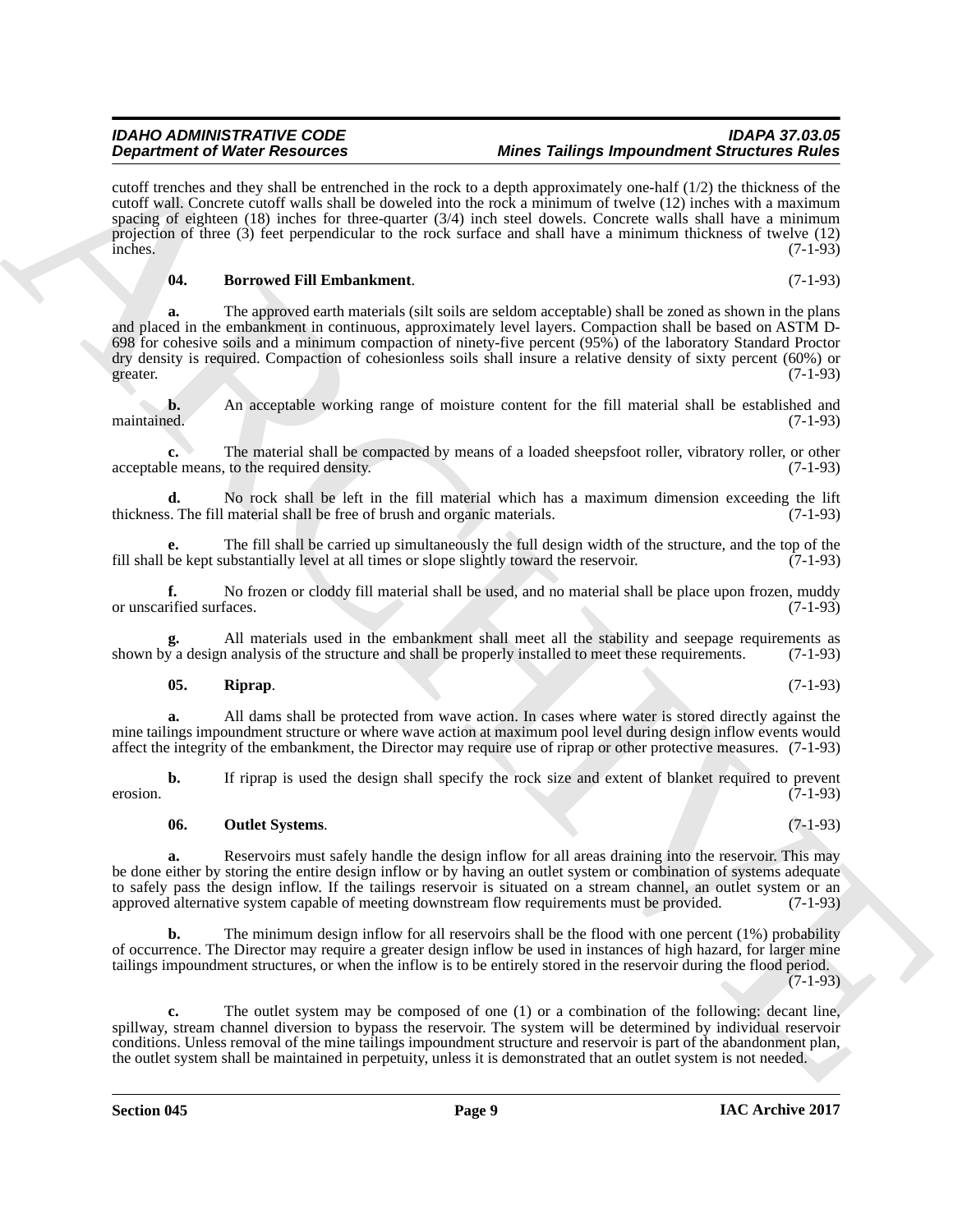(7-1-93)

**d.** Outlet systems will not be allowed if their use would release toxic, highly turbid, radioactive or otherwise hazardous flows from the reservoir. In these cases the design inflow must either be entirely stored or diverted around the reservoir. (7-1-93)

**e.** All spillways shall be stabilized to discharge flow through the use of concrete, masonry, riprap or objection of constructed in resistant rock. sod, if not constructed in resistant rock.

**f.** Wherever possible, the spillway shall be constructed independent of the impoundment structure. It shall lead the water far enough away from the mine tailings impoundment structure so as not to endanger the structure.  $(7-1-93)$ structure. (7-1-93)

**g.** A diversion system must not subject the mine tailings impoundment structure to erosion during the design inflow event. All stream diversions shall conform to the minimum standards for stream channel alterations as written by this Department. (7-1-93) written by this Department.

**h.** Decant conduits, if under the embankment, shall be laid on a firm, stable foundation and normally must not be placed on fill. They shall have a minimum inside diameter of twelve (12) inches and one (1) of the following provisions included in the design: (7-1-93)

i. The owner shall have the conduit inspected by photographic or video tape equipment and a copy of consider to the Department, if a problem is suspected; or the inspection provided to the Department, if a problem is suspected; or

**Department of Weight Resources Mones Tailings Insperses Mones Tailings International Studies and European Studies and European Studies and European Studies and Tailor (14-15)<br>
Scheme Resources and Tailor (14-15) and the** ii. The conduit shall be completely plugged with concrete and/or suitable material, for that portion which extends through the embankment, if a nonrepairable problem occurs within the conduit. The conduit shall consist of material which has been shown to possess the qualities necessary to perform in the environment of the specific tailings impoundment. The design life of the conduit shall be greater than the life of the mine tailings impoundment structure. The portion of the conduit through the embankment shall be completely filled with concrete, or other suitable material, and the riser portion of the conduit capped, upon abandonment of the mine tailings impoundment structure. (7-1-93) impoundment structure.

**i.** All decant conduits, if under the embankment, shall have a seepage path through the impervious zone at least equivalent in length to the maximum head above the downstream end of the system. Only one third (1/3) the horizontal distance through the impervious zone will be utilized when calculating the length of the seepage path. Collars may be used to satisfy this requirement, but all collars shall extend a minimum of three (3) feet outside the conduit. Collars shall be spaced at intervals of at least seven (7) times their height and no collar may be closer to the outer surface of the impervious zone than the distance it extends out from the conduit. (7-1-93)

<span id="page-9-0"></span>**j.** More than two (2) decant conduits are not to be used, unless special conditions warrant. (7-1-93)

**07. Freeboard**. A minimum freeboard of two (2) feet plus wave height (H) shall be provided on the crest of the mine tailings impoundment structure during passage of the design inflow.

> <span id="page-9-2"></span> $H = 1.95$  (F to 1/2 power)  $F =$  Fetch in miles across water surface at a design maximum level.  $(7-1-93)$

**08. Records**. All instrumentation shall be read and recorded on a regular basis, and all records must be available for inspection by Department personnel on request. (7-1-93)

#### <span id="page-9-1"></span>**09. Inspection and Completion Reports**. (7-1-93)

**a.** It is the responsibility of the engineer to submit test reports along with periodic inspection and reports to the Director. (7-1-93) progress reports to the Director.

**b.** Upon completion of each approved stage of construction, a letter shall be sent to the Director, giving a short, narrative account covering all items of work. As-built plans shall be submitted to the Director if the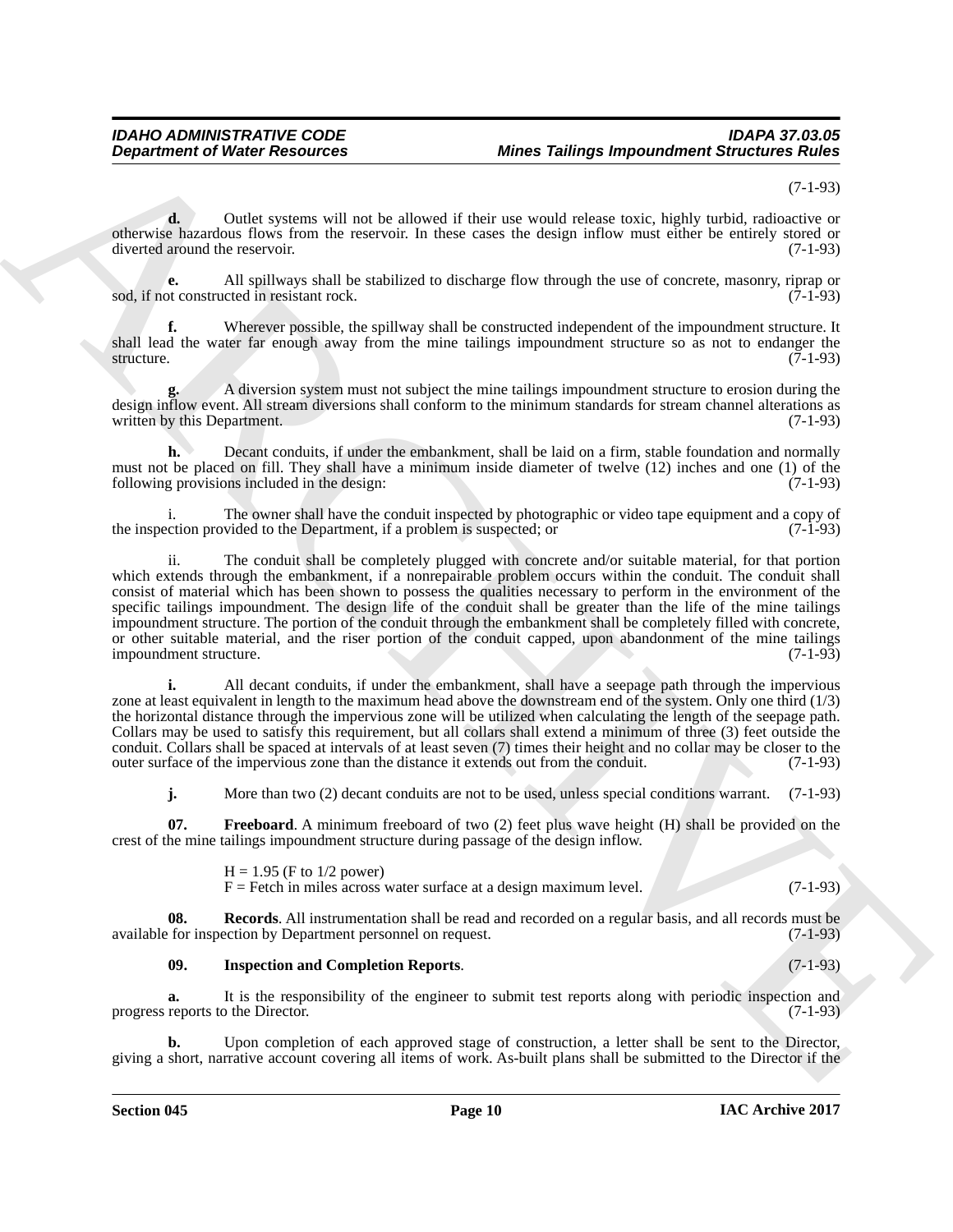#### *IDAHO ADMINISTRATIVE CODE IDAPA 37.03.05 Mines Tailings Impoundment Structures Rules*

<span id="page-10-6"></span>completed project was substantially changed from the plans originally approved. (7-1-93)

Department of Water Research as the state Tailors and the state Tailors in the Christian Research and the state of the state of the state of the state of the state of the state of the state of the state of the state of th **10. Abandonment**. An abandonment plan which provides a stable, maintenance-free condition when the mine tailings impoundment is no longer being regularly maintained by the owner or the owner has ceased to use the site for disposal of mine tailings slurry, shall be submitted to the Director by the owner. The plan shall provide a safe condition by providing for removal of the tailings, or construction of a maintenance-free spillway or diversion works where needed to accommodate runoff. The plan shall include provisions to prevent water storage behind, and erosion of, the mine tailings impoundment structure and the impounded tailing. A conceptual plan which includes an engineering design report, detailed enough to provide the required cost estimate for bonding purposes, will be required prior to the approval of the proposed project. Detailed construction plans must be approved by the Director prior to implementation of any abandonment work. The Director shall notify the owner upon acceptance of completion of abandonment in accordance with the approved plan. (7-1-93)

#### <span id="page-10-0"></span>**046. -- 049. (RESERVED)**

#### <span id="page-10-5"></span><span id="page-10-1"></span>**050. DAMS STORING TAILING AND WATER (RULE 50).**

Construction of dams intended to store water in excess of the water being decanted in the tailing placement operation shall also meet the requirements for water storage reservoirs specified in the Department's Rules for the Safety of Dams. The Director may waive any or all of these requirements if, in the opinion of the Director, sound engineering design supplied by the owner indicates such requirements are not applicable. (7-1-93)

#### <span id="page-10-2"></span>**051. -- 054. (RESERVED)**

#### <span id="page-10-3"></span>**055. PROVISIONS OF CHAPTER 17, TITLE 42, IDAHO CODE (RULE 55).**

The provisions of Sections 42-1709 through 42-1721, Idaho Code, are a part of these rules. (7-1-93)

<span id="page-10-4"></span>**056. -- 999. (RESERVED)**